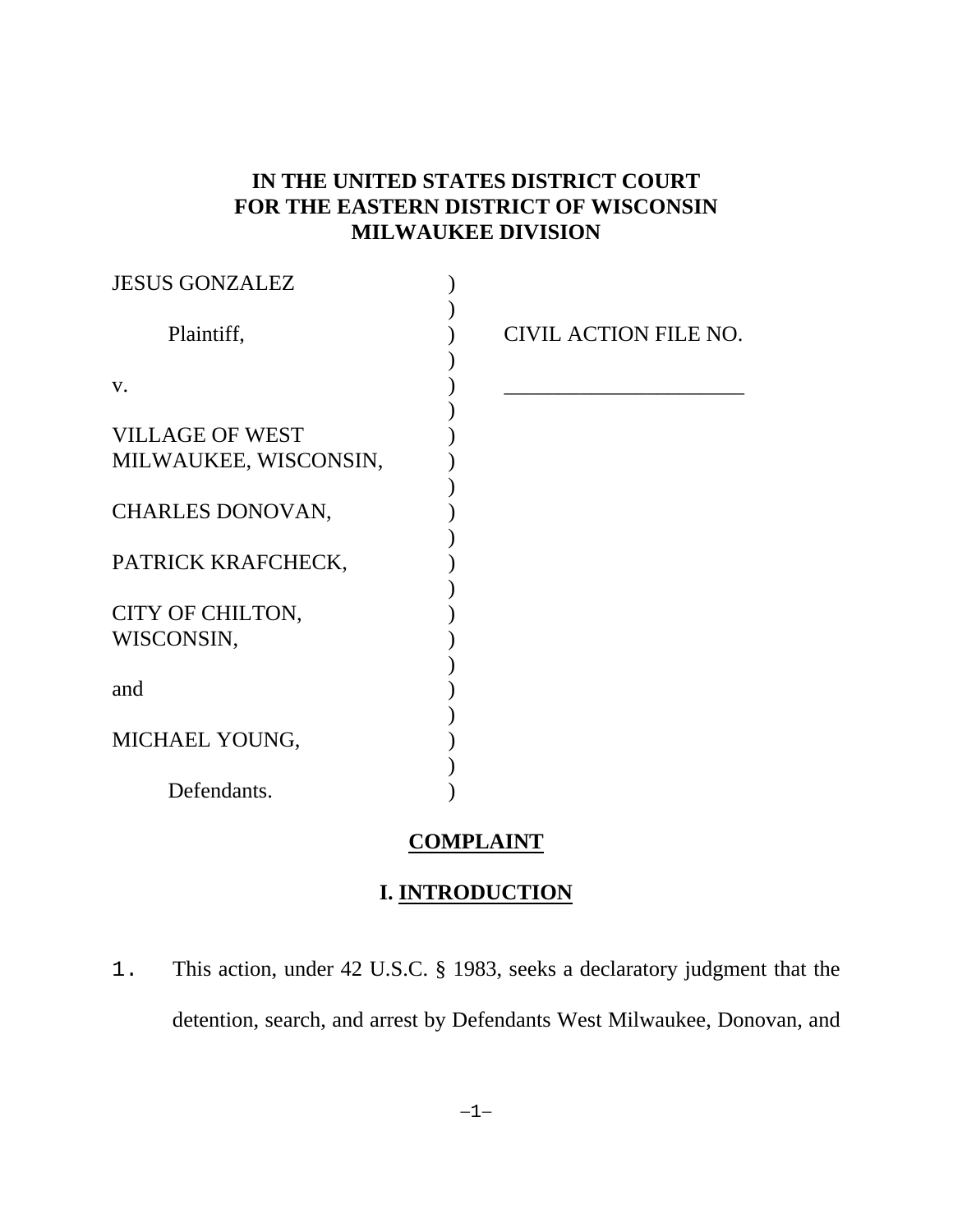Krafchek (the "West Milwaukee Defendants") of Plaintiff for openly carrying a firearm within a retail store violates the Fourteenth Amendment to the Constitution of the United States. Plaintiff also seeks damages against the West Milwaukee Defendants for his illegal detention and arrest and for the illegal seizure and retention of his property. He also seeks a declaration that the West Milwaukee Defendants violated the federal Privacy Act by demanding that Plaintiff disclose his social security account number ("SSN") as a condition of being released from jail and without notifying Plaintiff what uses would be made of his SSN and by what statutory or other authority it was requested. Finally, Plaintiff seeks an order for the West Milwaukee Defendants to expunge his SSN from their records. Regarding Defendants Chilton and Young (the "Chilton Defendants"), this is an action under 42 U.S.C. § 1983 for the illegal detention, search, and arrest of Plaintiff, and for the illegal seizure and retention of Plaintiff's property.

#### **II. JURISDICTION & VENUE**

2. This Court has jurisdiction under 28 U.S.C. § 1331 and 28 U.S.C. 1343.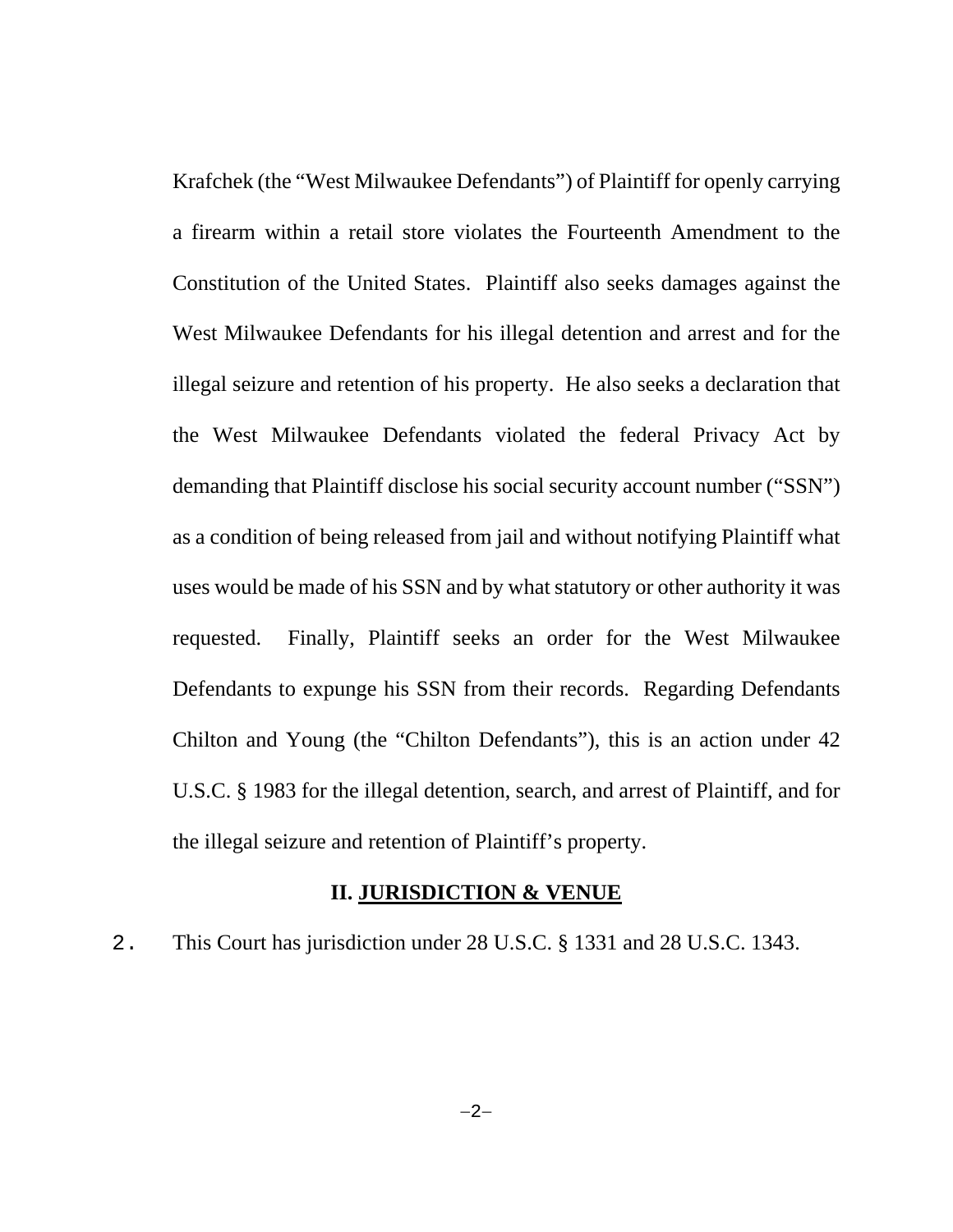3. Venue is proper because Defendants all are located in this District and some are located in this Division, and Plaintiff resides in this District and in this Division.

### **III. PARTIES**

- 4. Plaintiff Jesus Gonzalez is a citizen of the United States and a resident of the State of Wisconsin.
- 5. Defendant Village of West Milwaukee is a municipal corporation organized under the laws of the State of Wisconsin.
- 6. Defendant Charles Donovan is an officer with the West Milwaukee Police Department.
- 7. Defendant Patrick Krafcheck is an officer with the West Milwaukee Police Department.
- 8. Defendant City of Chilton is a municipal corporation organized under the laws of the state of Wisconsin.
- 9. Defendant Michael Young is an officer with the Chilton Police Department.

## **IV. FACTUAL BACKGROUND**

10. On May 14, 2008, Plaintiff was shopping in a Menards store in the Village of West Milwaukee. Plaintiff was openly carrying a firearm in a thigh holster.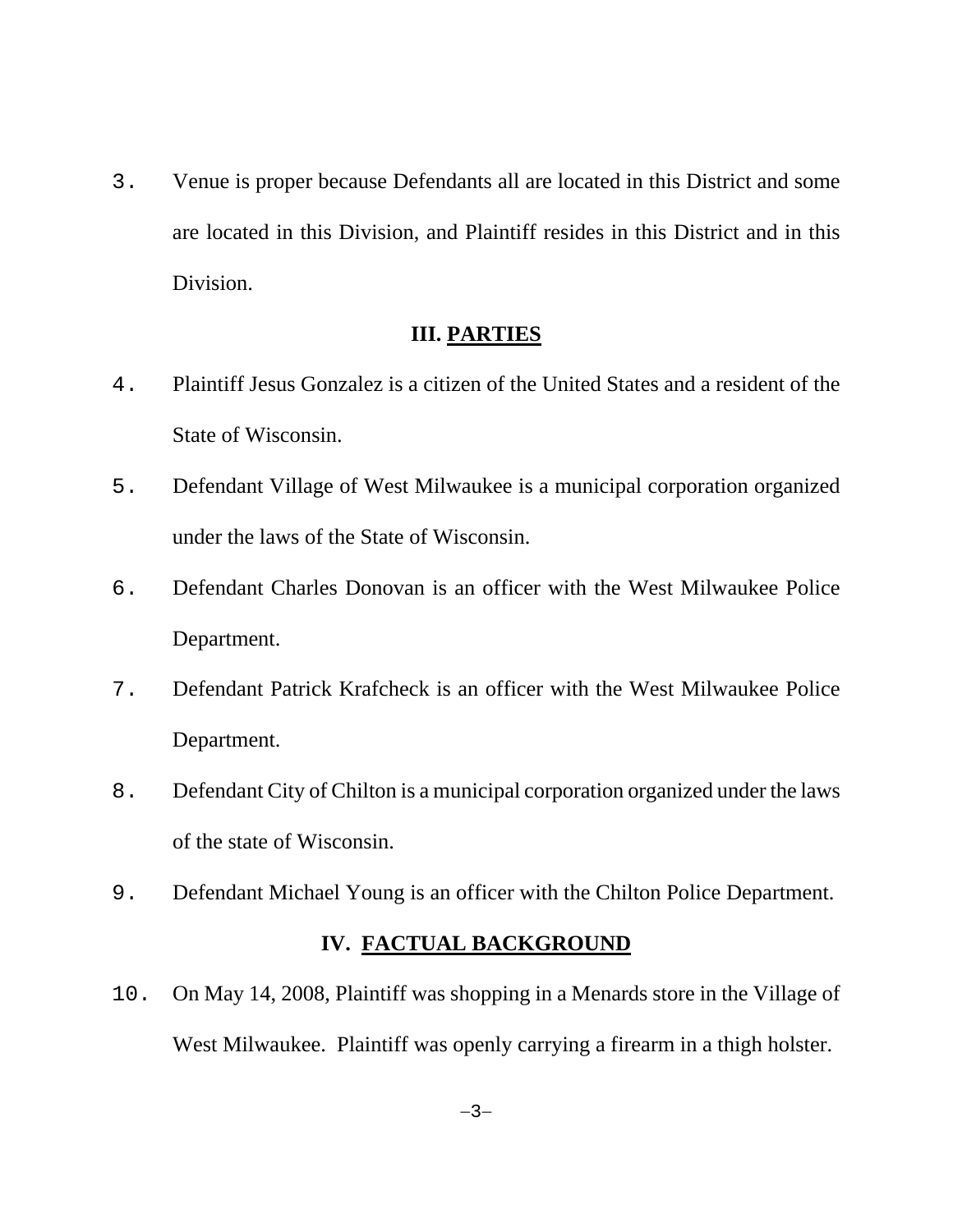- 11. Defendants Donovan and Krafcheck were on duty at the time as officers of the West Milwaukee Police Department and were dispatched to Menards on a report of a man openly carrying a handgun.
- 12. Upon arrival at Menards, the Menards manager who called 911 directed Defendants Donovan and Krafcheck to Plaintiff, who was in the parking lot loading his purchases into his truck.
- 13. Defendant Donovan approached Plaintiff and arrested Plaintiff for disorderly conduct for openly carrying a firearm in Menards.
- 14. At the time of the arrest, Defendant Donovan had no reason to believe that Plaintiff had engaged in violent, abusive, indecent, profane, boisterous, unreasonably loud or otherwise disorderly conduct under circumstances in which the conduct tends to cause or provoke a disturbance.
- 15. Defendant Krafcheck seized Plaintiff's firearm, case, and ammunition from Plaintiff's vehicle.
- 16. Defendant Krafcheck transported Plaintiff to jail. During Plaintiff's processing, Defendant Donovan requested Plaintiff's SSN.
- 17. When Plaintiff did not respond, Defendant Krafcheck told Plaintiff that if Plaintiff did not cooperate, he would be held in custody over the weekend,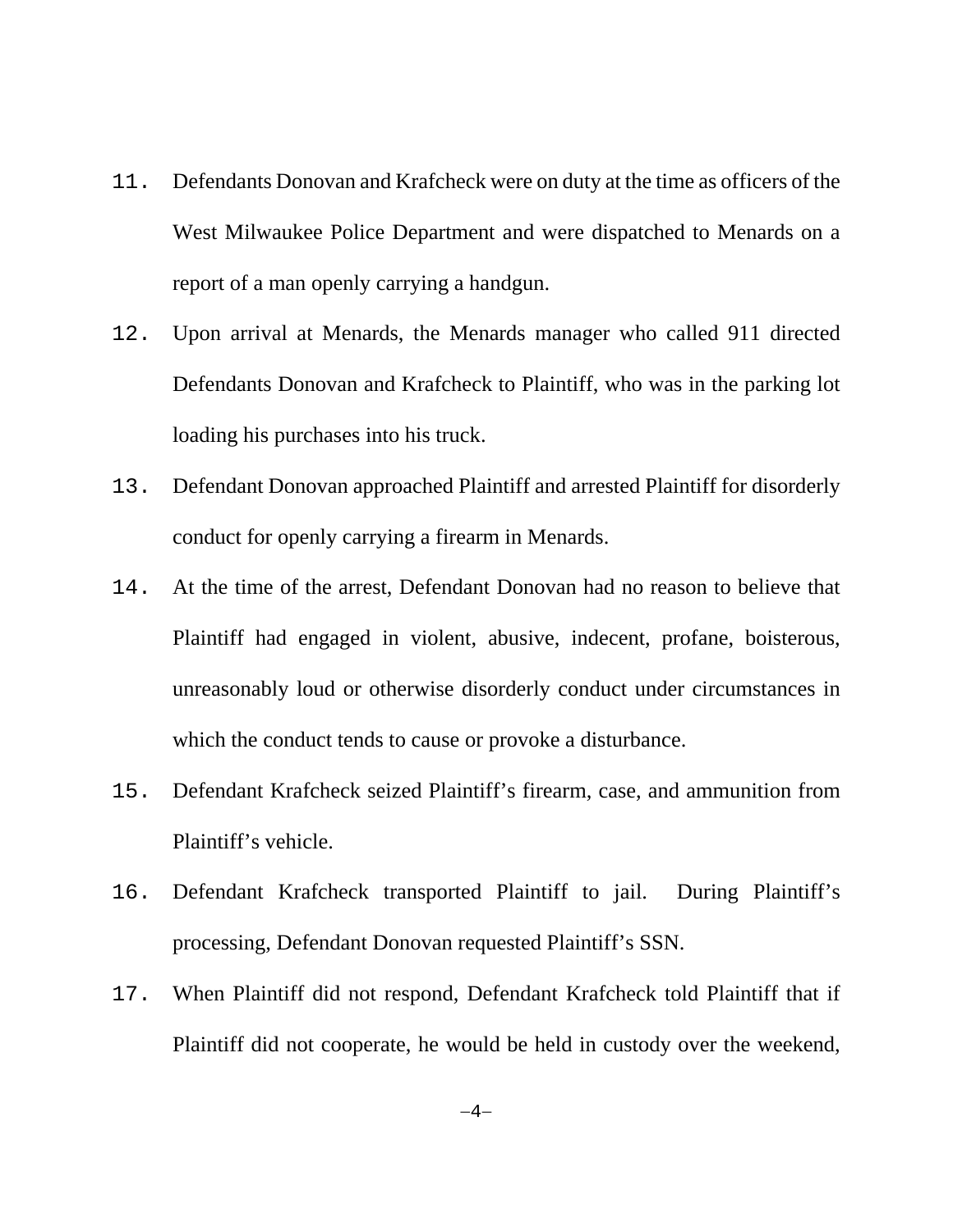whereupon Plaintiff informed Defendants that his social security card was in his wallet.

- 18. Defendants Krafcheck and Donovan retrieved Plaintiff's social security card and obtained his SSN.
- 19. Defendant Village of West Milwaukee retains Plaintiff's SSN in its records, and retained Plaintiff's property for 10 months before returning it upon order of the Milwaukee County Circuit Court and without formal charges ever being filed against Plaintiff.
- 20. Defendants Krafcheck and Donovan released Plaintiff on his own recognizance.
- 21. On April 10, 2009, Plaintiff was shopping in a Wal-mart store in the City of Chilton, Wisconsin while openly carrying a firearm.
- 22. As Plaintiff completed his purchases, Defendant Young approached Plaintiff with his firearm pointed at Plaintiff and asked Plaintiff if Plaintiff were a law enforcement officer.
- 23. When Plaintiff responded that he was not, Defendant Young waited for backup and then disarmed Plaintiff, handcuffed him, searched him, and transported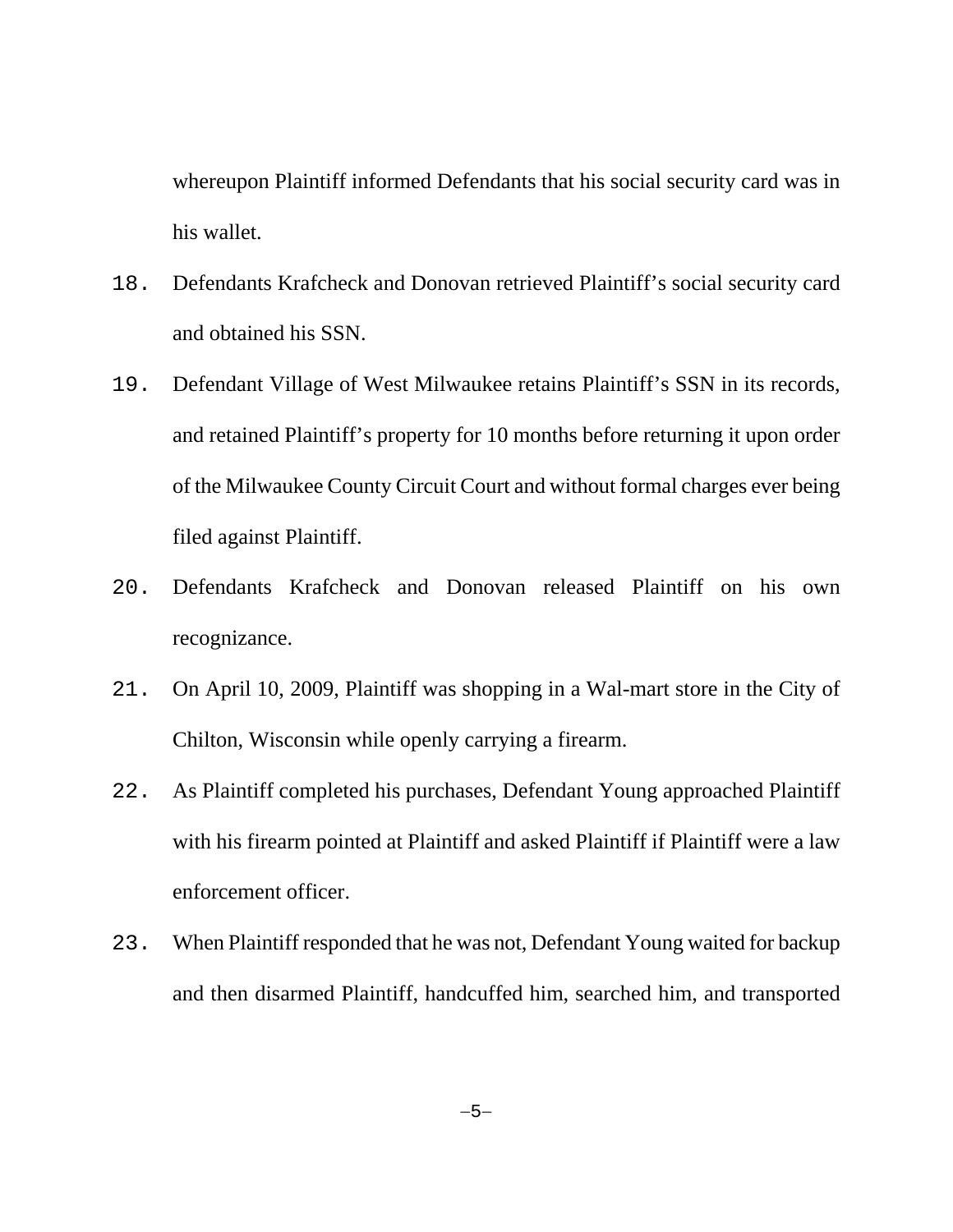him to the Chilton Police Department, all against Plaintiff's will and without a warrant.

- 24. At the time of the seizure of Plaintiff's person, Defendant Young erroneously told Plaintiff that it is illegal to carry a firearm in Wisconsin.
- 25. At no time did Defendant Young have reasonable articulable suspicion or probable cause that Plaintiff had committed or was about to commit a crime, or that Plaintiff was presently dangerous.
- 26. After a total detention of approximately two hours, Defendant Young release Plaintiff without charges being recommended. Defendant Young did, however, retain Plaintiff's firearm, including magazine and ammunition, against Plaintiff's will and without a warrant and without probable cause to believe such property was contraband or evidence of a crime.
- 27. Upon information and belief, Defendant City of Chilton retains possession of Plaintiff's property.

### **Count 1 – Violations of Fourteenth Amendment**

28. By detaining Plaintiff, seizing his property, and arresting him for disorderly conduct solely on account of Plaintiff's openly wearing a firearm, the West Milwaukee Defendants lacked probable cause or even reasonable articulable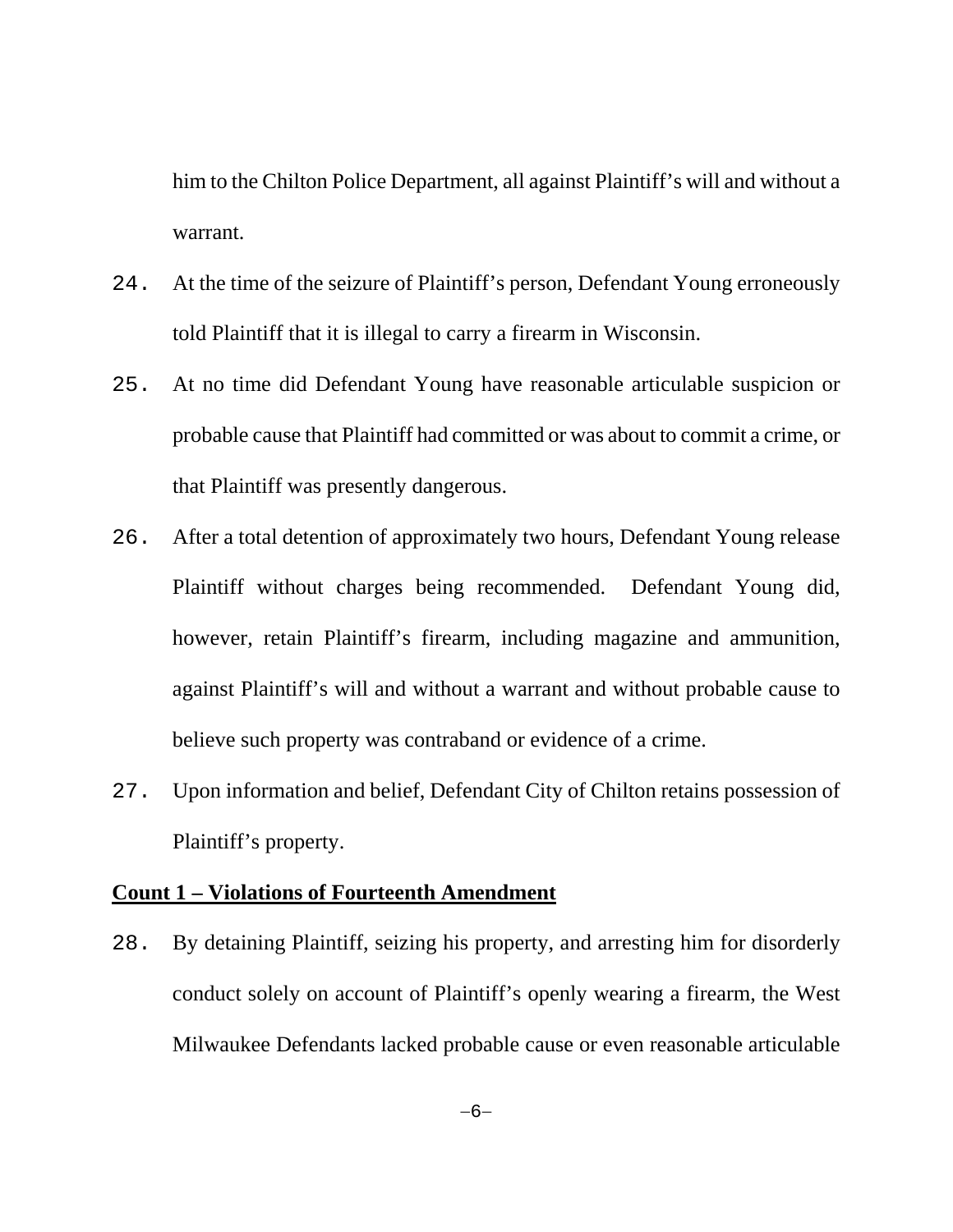suspicion to believe that Plaintiff had committed or was about to commit a crime, and therefore violated Plaintiff's  $14<sup>th</sup>$  Amendment rights to be free from unreasonable searches and seizures.

29. By detaining Plaintiff, seizing his property, and arresting him solely on account of Plaintiff's openly wearing a firearm, and by retaining such property, the Chilton Defendants lacked probable cause or even reasonable articulable suspicion to believe that Plaintiff had committed or was about to commit a crime, and therefore violated Plaintiff's  $14<sup>th</sup>$  Amendment rights to be free from unreasonable searches and seizures.

#### **Count 2 – Violations of the Privacy Act**

- 30. By demanding Plaintiff's SSN on pain of weekend-long incarceration, the West Milwaukee Defendants denied Plaintiff a right, benefit, or privilege on account of Plaintiff's refusal to disclose his SSN, in violation of Section 7(a) of the Privacy Act.
- 31. By requesting Plaintiff's SSN without disclosing to Plaintiff what uses would be made of his SSN nor by what statutory or other authority it was requested, the West Milwaukee Defendants violated Section 7(b) of the Privacy Act.

### **Prayer for Relief**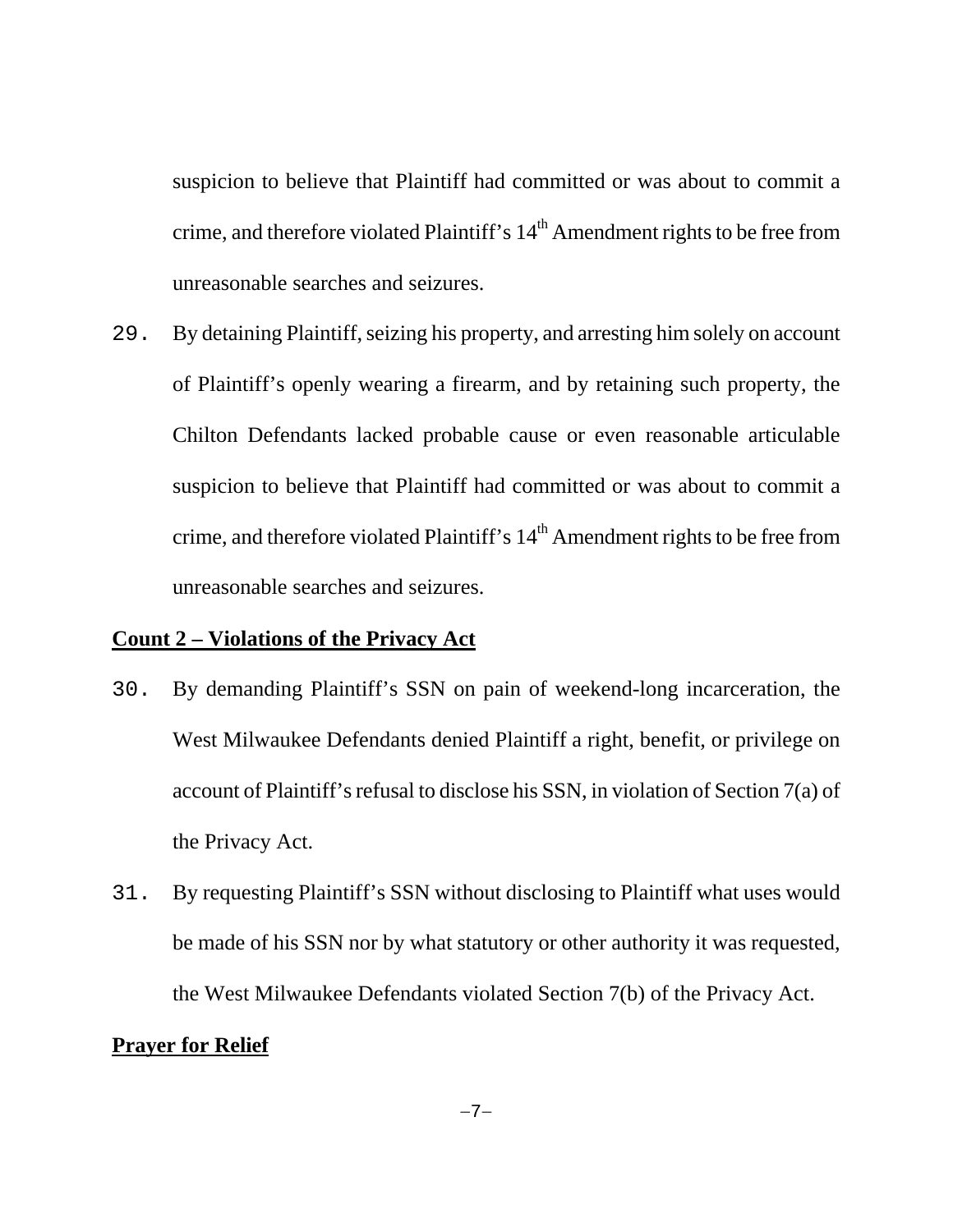Plaintiff demands the following relief:

- 32. A declaration that openly carrying a firearm in Wisconsin, without more, does not constitute the crime of disorderly conduct nor any other crime, and that Defendants violated Plaintiff's Fourteenth Amendment rights by searching and seizing his person and property without a warrant and without probable cause the Plaintiff had committed or was about to commit a crime.
- 33. A declaration that the West Milwaukee Defendants violated Sections 7(a) and 7(b) of the Privacy Act.
- 34. An Order requiring the West Milwaukee Defendants to expunge Plaintiff's SSN from their records.
- 35. An Order requiring the Chilton Defendants to return Plaintiff's seized property.
- 36. Damages in an amount to be determined at trial.
- 37. Attorney's fees and costs for bringing and maintaining this action.
- 38. A jury to try to this case.
- 39. Any other relief the Court deems proper.

### JOHN R. MONROE,